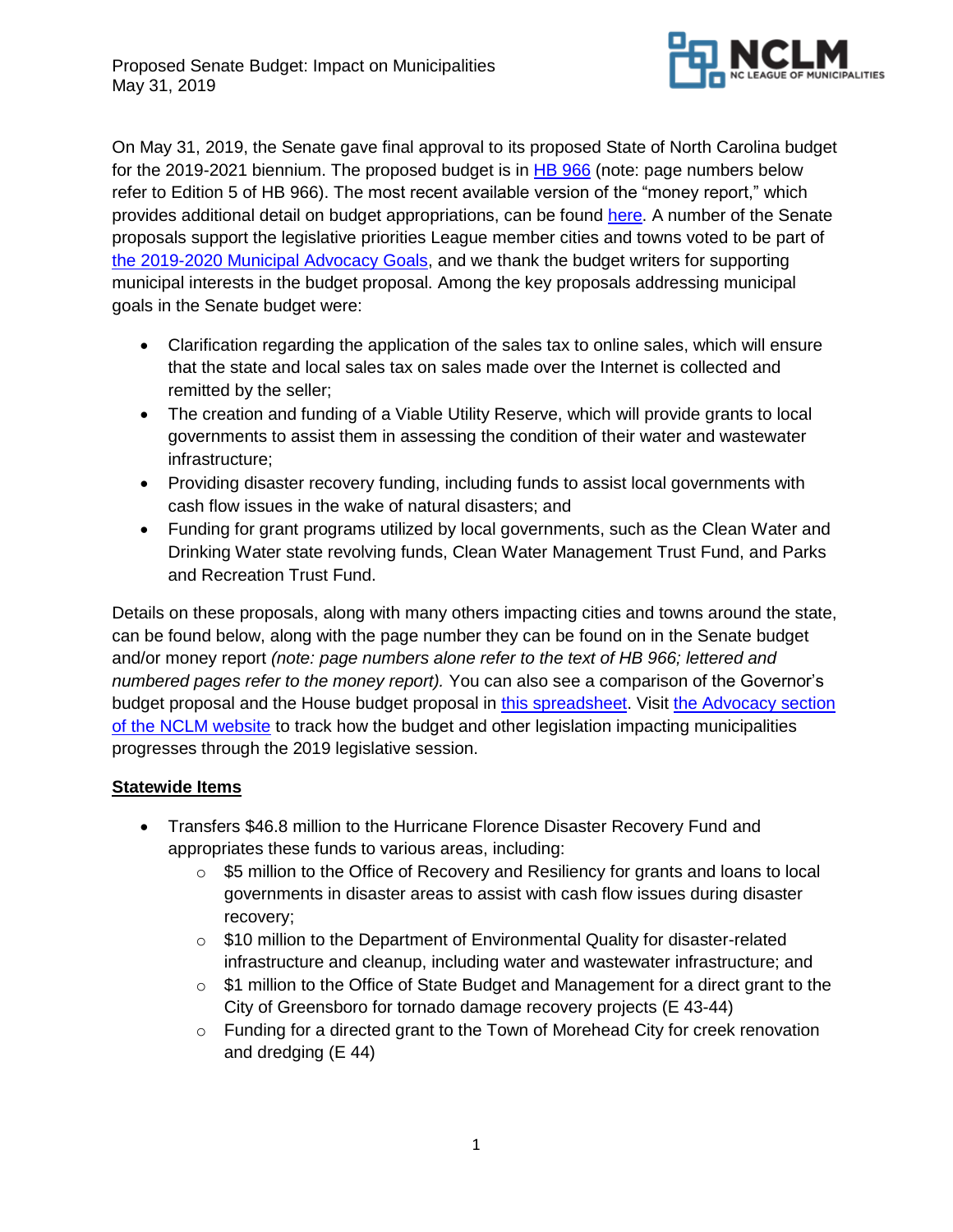

- Clarifies that the state and local sales tax applies to "marketplace facilitators," which will increase local sales tax revenues by ensuring that the local sales tax applies to all online sales and is collected by the seller (p. 318)
- Defines an "accommodation facilitator" that markets and/or lists a property for rental, clarifies what taxes and fees apply to rentals made through an accommodation facilitator, and requires such facilitators to file an annual report detailing properties marketed and rented through the facilitator (p. 321)
- Extends the sunset of the historic rehabilitation tax credit for 4 years, to January 1, 2024 (p. 330)

# **Education**

• No direct municipal impacts in this section of the budget

# **General Government**

- Appropriates \$10 million each year in nonrecurring funds in FY19-20 and FY20-21 to the Workforce Housing Loan Program to assist with the development of multi-family affordable housing units across the state (F 78)
- Appropriates \$2.5 million to the Department of Commerce to provide matching grants to nonprofits to fund the planning and construction of affordable housing projects [\(Amendment\)](https://webservices.ncleg.net/ViewBillDocument/2019/4727/0/H966-A-NBC-5850)
- Appropriates \$100,000 to the Town of Huntersville to study and abate the cause of frequent cases of ocular melanoma in the area [\(Amendment\)](https://webservices.ncleg.net/ViewBillDocument/2019/4727/0/H966-A-NBC-5850)

# **Health & Human Services**

• Directs \$500,000 of the funds appropriated to the Department of Health and Human Services, Division of Mental Health, Developmental Disabilities, and Substance Abuse Services (Division), to be used in each year of the biennium for the continuation of the medication-assisted opioid use disorder treatment pilot program (p. 151)

# **Information Technology**

• Provides an additional \$15 million in recurring funds in each year of the biennium for the GREAT program, which provides grants to broadband providers in rural areas of North Carolina; local governments are not eligible for grants from this program (G 9)

# **Justice & Public Safety**

- Provides funding needed for positions required to fully implement the Juvenile Justice Reinvestment Act, also known as the Raise the Age law (begins on E 7)
- Provides funding for the Criminal Justice Fellows Program, which provides certain individuals with forgivable community college loans in order to pursue a law enforcement career in a rural North Carolina county. Also expands county eligibility to include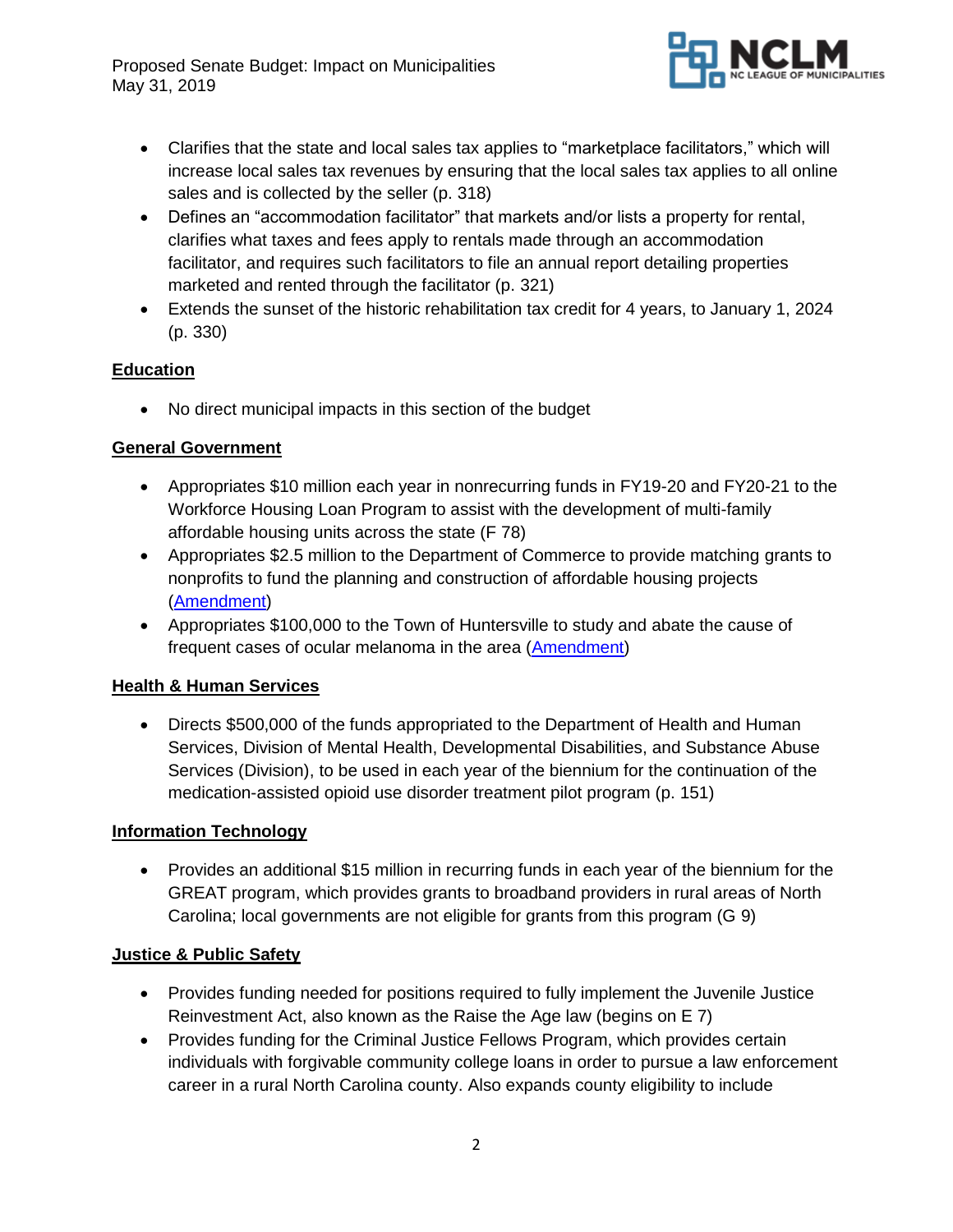

counties with less than 125,000 people or are designated as a development tier one area (E 23, p 235)

- Provides \$11.4 million for service and software contracts, and updates to the statewide VIPER system (E 37)
- Provides additional funding to support the State Search and Rescue Program, which helps fund search and rescue teams made up of local government employees (E 41, 43)

# **Natural & Economic Resources**

- Appropriates \$48.3 million in Community Development Block Grant (CDBG) funds, including \$10 million for neighborhood revitalization, \$11 million for economic development, and \$25.7 million for infrastructure (p. 184)
- Codifies the creation of the Golden LEAF Foundation (p. 186)
- Reduces the qualifying expenses feature-length films and television series must meet in order to be eligible for grants from the Film and Entertainment Grant Fund, and allows the fund to spend up to \$1 million in each year of the biennium to support projects of students of a film program in the state (p. 189)
- Directs \$4.2 million of water and infrastructure grant funds appropriated to the Division of Water Infrastructure for water and wastewater projects in 7 local governments, and appropriates \$15 million for a 0 percent interest loan to the City of King for a wastewater system (pp. 194-195)
- Reallocates \$1.6 million originally appropriated to the PFAS Recovery Fund to four specified projects, including construction of a public water supply well in the Town of Maysville (p. 197, D 54)
- Writes into law many of the provisions of SB 536 Water/Wastewater Public Enterprise Reform, including the creation of a Viable Utility Reserve to issue grants to local governments and establishment of a process to assist in the identification of distressed local government utilities, but does not include a water and wastewater surcharge to fund the grant program; appropriates \$7.5 million in the first year of the biennium and \$10 million in the second year of the biennium to fund the Viable Utility Reserve (p. 198, D 47)
- Appropriates \$7.5 million in PARTF funds to 5 specific projects, including construction in downtown Raleigh of a public sculpture park to honor the role of African-Americans in the North Carolina's struggle for freedom, provided that \$1.7 million in non-State funds are raised to match the appropriation (p. 214)
- Appropriates funds to provide a State match for more than \$32 million in federal funds for a variety of water resources development projects (p. 288)
- Provides funding for a directed grant to Bessemer City for a Business Accelerator Program (D 28)
- Reduces funds transferred to the One NC, JDIG, and JMAC funds on a nonrecurring basis based on projected expenditures for the 2019-2020 fiscal year (D 34)